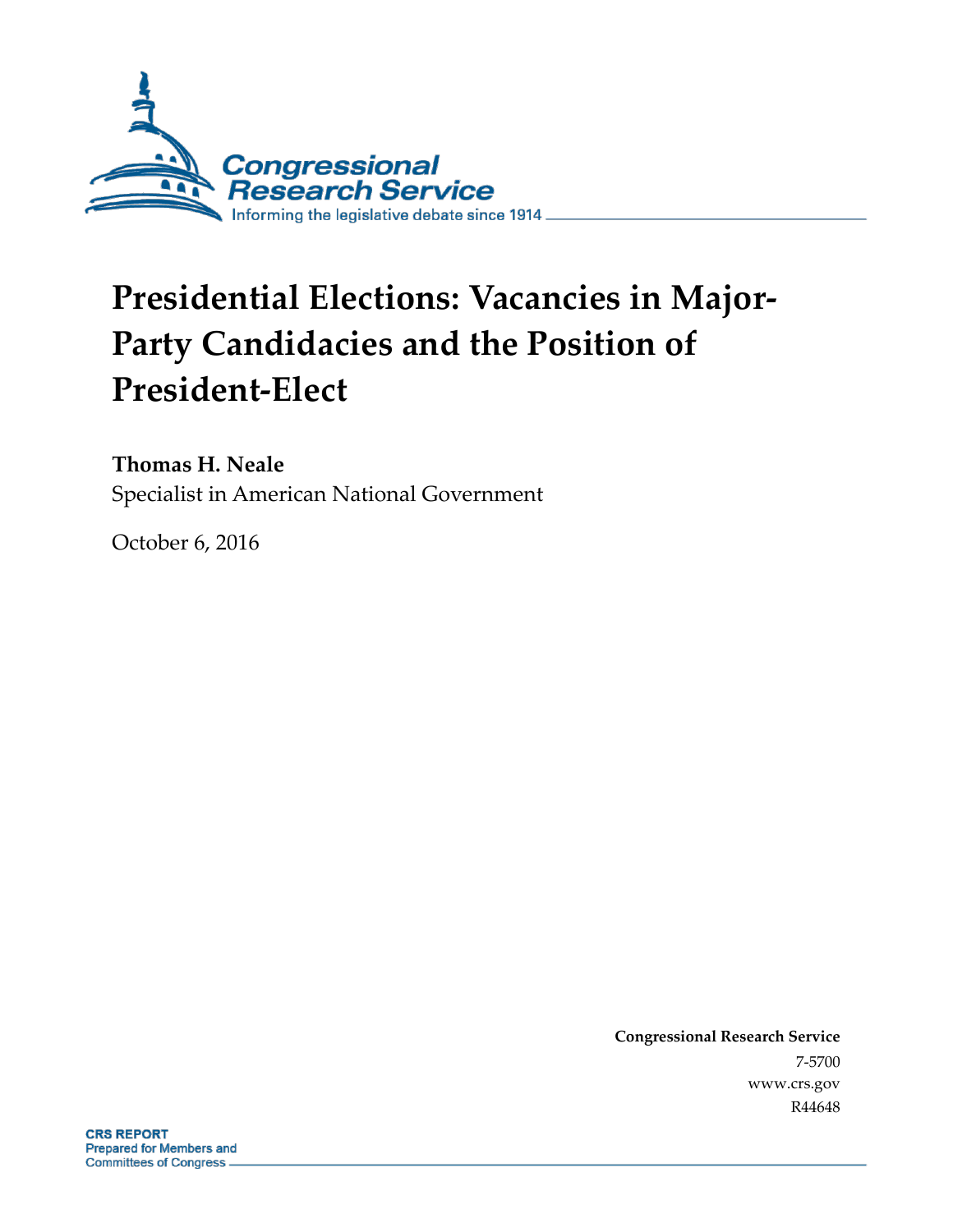### **Summary**

What would happen in 2016 if a candidate for President or Vice President were to die or leave the ticket any time between the national party conventions and the November 8 election day? What would happen if this occurred during presidential transition, either between election day and the December 19, 2016, meeting of the electoral college; or between December 19 and the inauguration of the President and Vice President on January 20, 2017? Procedures to fill these vacancies differ depending on when they occur.

**During the Election Campaign—Between the National Party Nominating Conventions and the Election.** After the conventions, which are usually held in July or August, and election day, November 8 in 2016, political party rules apply. For the Democrats, the Democratic National Committee would select a replacement; for the Republicans, the Republican National Committee would select replacement, or it could reconvene the national convention to perform this task.

**Between the Election and the Electoral College Meeting.** On election day, voters choose members of the electoral college, which formally selects the President- and Vice President-elect several weeks later (December 19 in 2016). Although the transition has begun, party rules still apply: a replacement candidate would be chosen by the national committees of either party, or by a reassembled Republican National Convention.

**Between the Electoral College Meeting and Inauguration.** The balance of scholarly opinion holds that the President- and Vice President-elect are chosen once the electoral votes are cast. The electoral votes are counted and declared by a joint session of Congress, held January 6 of the year following the election, although Congress occasionally sets a different date for the joint session.

During this period, succession is covered by the  $20<sup>th</sup>$  Amendment to the Constitution: if the President-elect dies, the Vice President-elect becomes President-elect. Although the amendment does not specifically address the issues of disability, disqualification, or resignation during this period, its language, "failure to qualify," could arguably be interpreted to cover such contingencies. Vacancies in the position of Vice President-elect are not mentioned in the 20<sup>th</sup> Amendment; they would be covered after the inauguration by the  $25<sup>th</sup>$  Amendment.

If no person qualifies as President *or* Vice President by inauguration day, then the Succession Act (3 U.S.C. 19) applies: the Speaker of the House of Representatives, the President pro tempore of the Senate, and duly confirmed Cabinet officers, in that order, would act as President.

Following the events of September 11, 2001, concern about the possibility of terrorist attacks at the inauguration led to proposals to safeguard the line of presidential succession during the swearing-in ceremony, especially during a change of administrations. Most involve a "designated survivor," a constitutionally eligible successor who would stay away from the ceremony in order to safeguard continuity in the office of the President. One option would be for an elected official in the line of succession, such as the Speaker of the House of Representatives or President protempore of the Senate, to be absent from the ceremony. During a change of administrations, a Cabinet secretary of the new administration could be confirmed by the Senate and installed *prior* to the inauguration, or a Cabinet secretary from the outgoing administration could remain in office until *after* the inauguration. In either case, the designated survivor would be absent from the ceremony. Related precautions have been taken since the presidential inauguration of 2009. In that year, Defense Secretary Robert M. Gates, a George W. Bush appointee who remained in office in the Barrack H. Obama Administration, did not attend the inauguration ceremony. In 2013, Veterans Affairs Secretary Eric Shinseki stayed away from the swearing-in.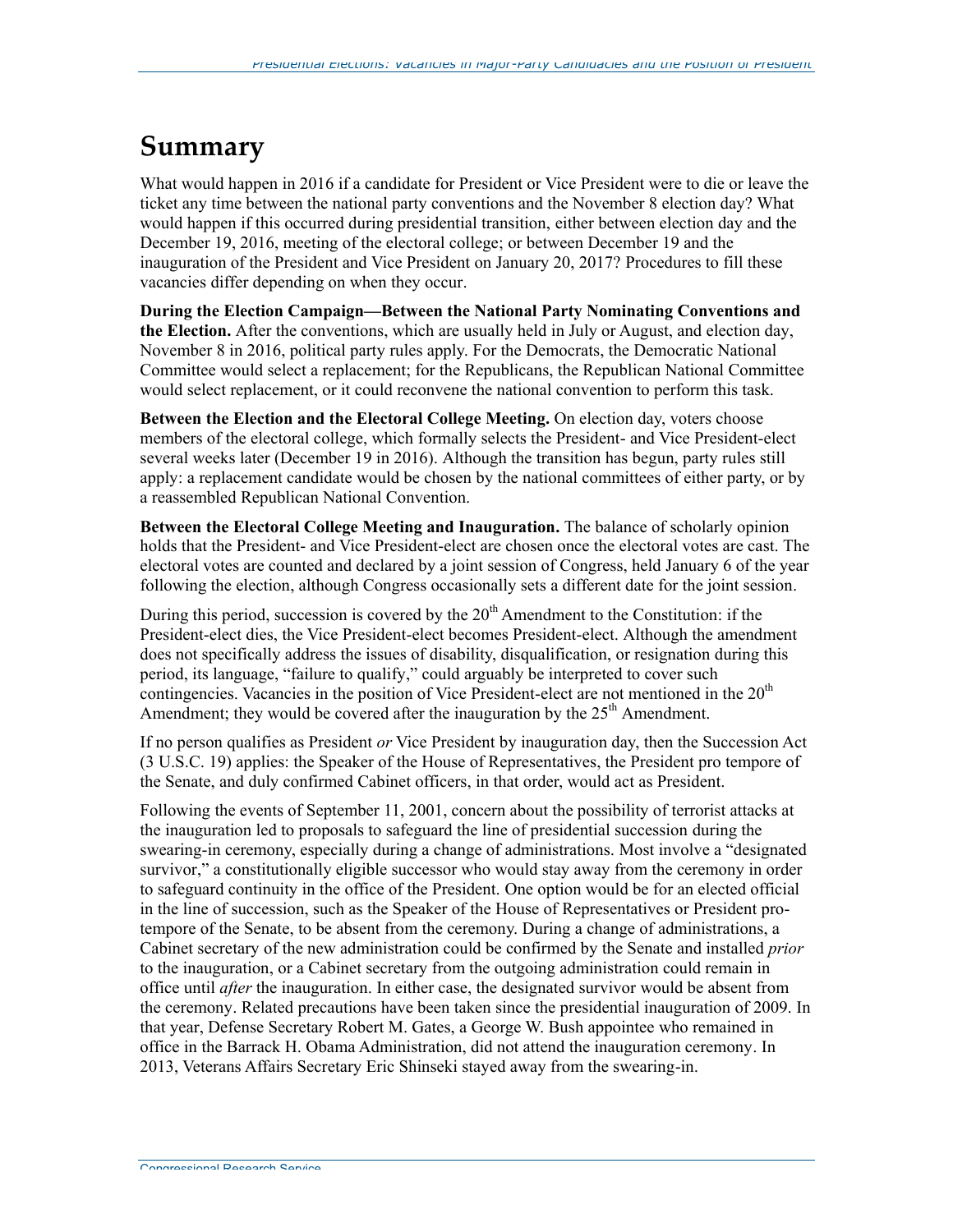### **Contents**

| Succession Between Election Day and the Meeting of the Electoral College: Party Rules    |  |
|------------------------------------------------------------------------------------------|--|
|                                                                                          |  |
|                                                                                          |  |
|                                                                                          |  |
| Succession Between the Electoral College Vote and the Electoral Vote Count by Congress 4 |  |
|                                                                                          |  |
|                                                                                          |  |
|                                                                                          |  |
|                                                                                          |  |
|                                                                                          |  |

#### **Contacts**

|--|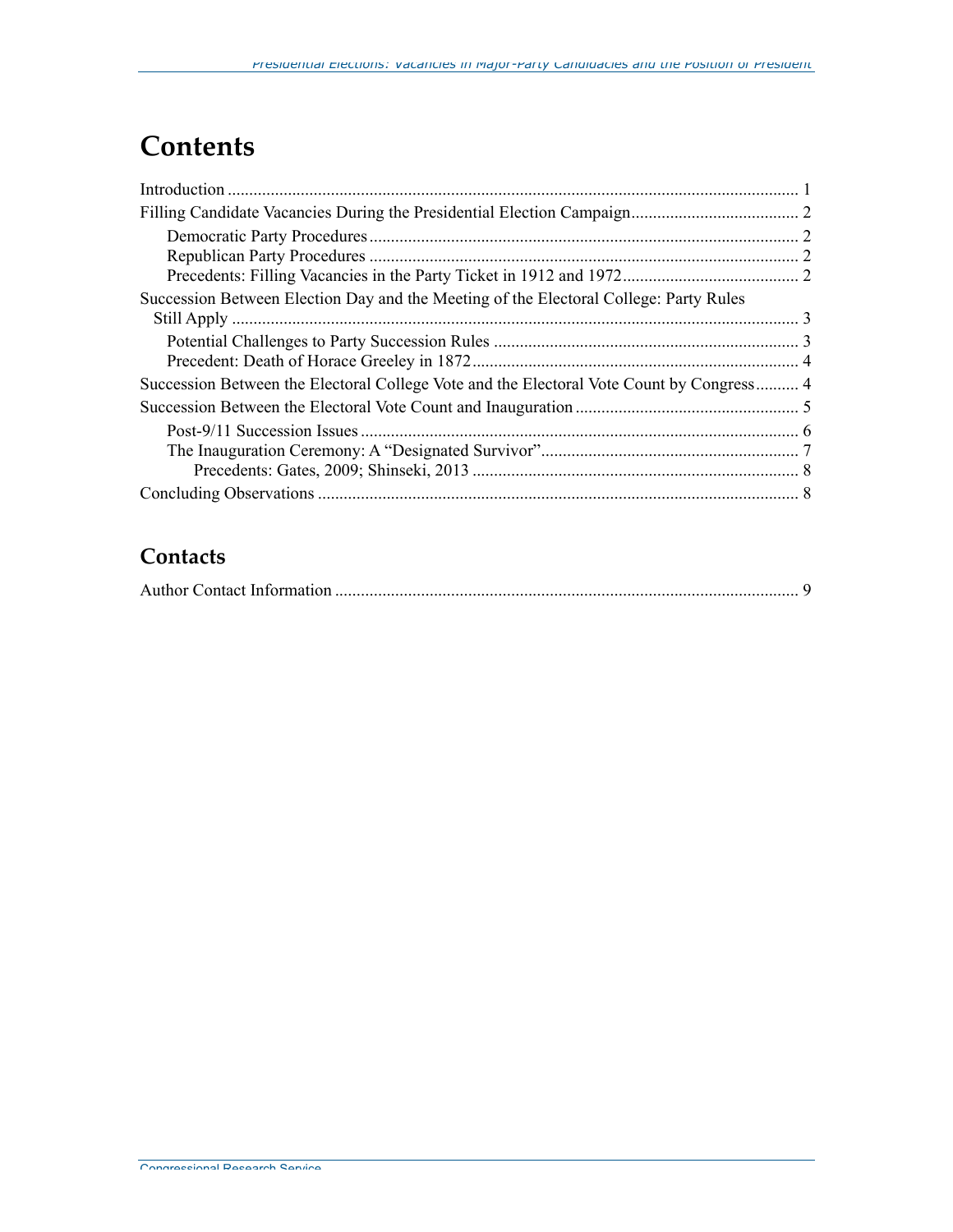### **Introduction**

Presidential succession in the United States is governed by the  $25<sup>th</sup>$  Amendment to the Constitution, which provides that the Vice President "shall become President" should the incumbent chief executive die, resign, or be removed from office. The new President then nominates a successor Vice President, subject to confirmation by a majority vote of both houses of Congress.

In the event there is neither a President nor a Vice President, the Presidential Succession Act provides that the Speaker of the House of Representatives, the President pro tempore of the Senate, and duly-confirmed Cabinet officers, in order of the seniority of their departments, would be eligible to act as President.<sup>1</sup>

These provisions apply at all times when a duly-sworn President or Vice President holds office, but additional factors enter the equation during presidential election years. The three-to-four month period of the presidential general election campaign, from the national party conventions through election day, and the 10-week transition period, from election day to the January 20 inauguration, present a different range of succession issues concerning presidential and vice presidential nominees during the campaign and the President- and Vice President-elect during the transition. This situation is further complicated in elections when an incumbent President who is retiring or who has failed to win reelection prepares to leave office, while the incoming Presidentelect prepares for inauguration. It should be noted, however, that the period preceding the inauguration of Presidents who have been elected to a second consecutive term does not generally fall under the definition of a presidential transition. For instance, the period between President Barack H. Obama's election to a second term on November 6, 2012, and his inauguration on January 20, 2013, was not a transition period as defined in this report.

For the purposes of this report, "presidential election campaign" refers to the period between the national party nominating conventions, traditionally held in July or August of the election year, and election day, the Tuesday after the first Monday in November, which falls on November 8 in 2016. In modern times, the transition period is considered to start immediately after the general election, and extends through January 20 of the following year. The first part of the transition period extends from election day through the meeting of the electoral college, which, for the 2016 election, takes place on December 19. During this period, with few exceptions, the winning candidates are known on the basis of the popular vote tally and the projected electoral vote results. They are "heirs apparent," the de facto President- and Vice President-elect. The transition's second phase begins when the electors cast their votes and the electoral vote is announced. At this point, the balance of scholarly opinion holds that the candidates who received a majority of electoral votes actually become the President- and Vice President elect.

This report examines succession procedures that apply to major party nominees for President and Vice President during the presidential election campaign and the first phase of the transition period, and for President-elect and Vice President-elect during the second phase of the transition period.

Presidential transitions in the past half-century have generally been characterized by high levels of activity and frequent improvisation as the President-elect's team works to finalize personnel and policy arrangements for the incoming administration within a period of just over 10 weeks. The process takes on further significance and complexity when, as noted previously, a new

<sup>&</sup>lt;sup>1</sup> (3 U.S.C. 19), at https://www.gpo.gov/fdsys/pkg/USCODE-2006-title3/html/USCODE-2006-title3-chap1-sec19.htm.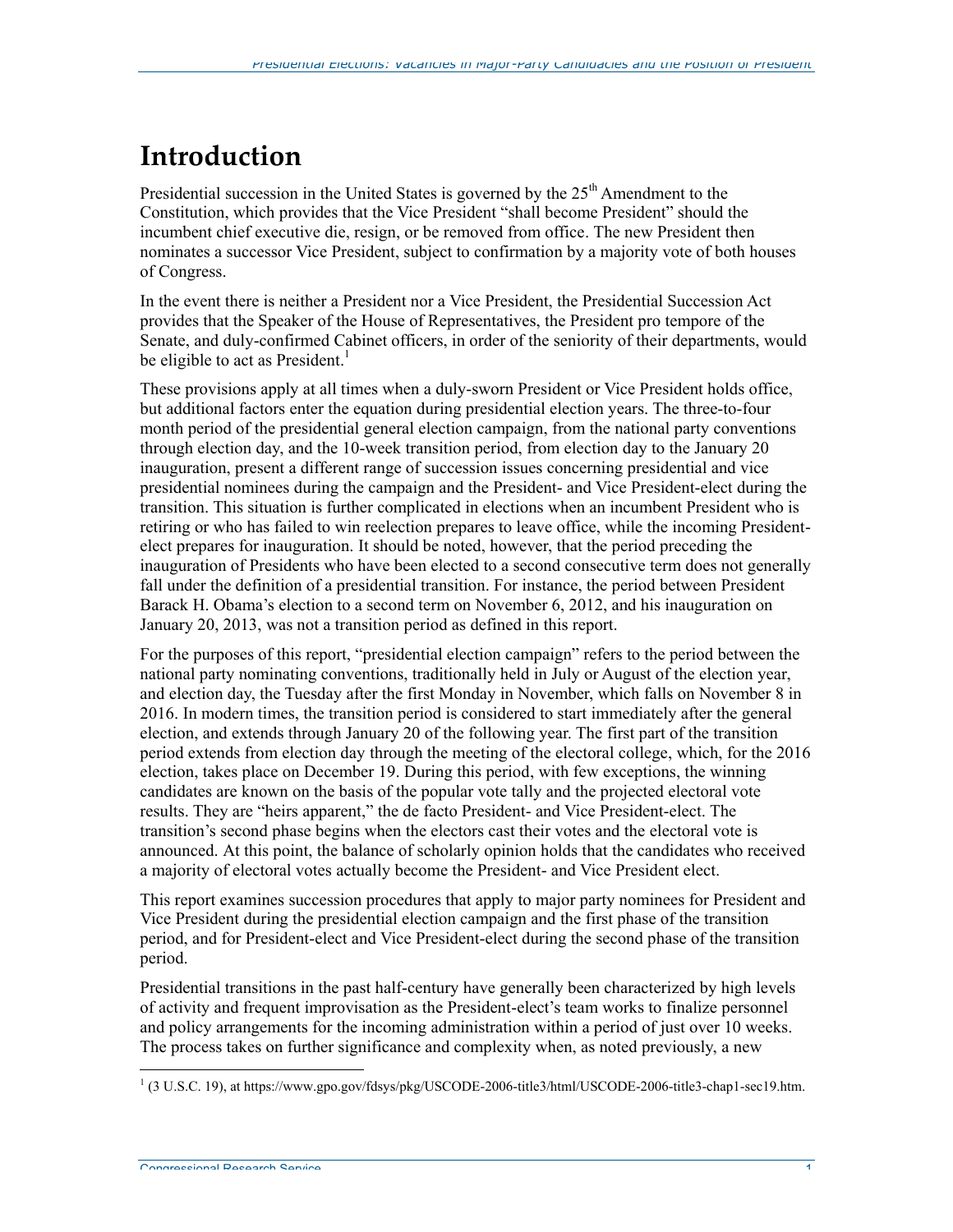President replaces a retiring or defeated incumbent, or when political party control of the executive branch also changes.

Succession and disability procedures concerning the President-elect and Vice President-elect provide a potential complicating factor during the election period and the transition. They are based on a combination of political party rules, federal law, and constitutional provisions, different elements of which apply at different times during the whole period between the national conventions and inauguration of the incoming chief executive. Depending on circumstances, Congress could be called on to make succession-related decisions of national importance in questions of the death, disability, or resignation of a President- or Vice President-elect.

## **Filling Candidate Vacancies During the Presidential Election Campaign**

Vacancies in a major national party ticket during the presidential election campaign, which extends roughly from the party nominating conventions through election day in November, are covered by the rules of the political parties. Although it might be assumed that the vice presidential candidate would succeed in the event of a vacancy in the presidential nomination, in fact, both major parties provide for replacement by their respective national committees.<sup>2</sup> Procedures established by the Democratic and Republican parties are detailed below.

#### **Democratic Party Procedures**

The Charter and By-Laws of the Democratic Party provide that vacancies on the presidential ticket would be filled by a special meeting of the Democratic National Committee (DNC). Voting in the DNC would be per capita by individual members; a majority of members present and voting would be necessary to nominate a successor candidate.<sup>3</sup>

#### **Republican Party Procedures**

The Rules of the Republican Party provide that vacancies on the presidential ticket could be filled either by the Republican National Committee (RNC), or by the national convention, which could be reconvened at the call of the committee. Voting in the RNC would be by state, with the three committee members in each state delegation casting the same number of votes as the number of delegates assigned to it during the previous national convention; a majority of the votes cast would be necessary to nominate a successor candidate.<sup>4</sup>

### **Precedents: Filling Vacancies in the Party Ticket in 1912 and 1972**

The most recent example of filling a vacancy in a major party presidential ticket occurred in 1972, when the Democratic vice presidential nominee, Senator Thomas F. Eagleton, resigned from the ticket on August 1. The party's presidential nominee, Senator George McGovern,

Congressional Research Service 2

 $2$  Other parties, such as the Libertarians or Greens, as well as independent presidential candidates, would provide their own procedures for filling vacancies during the presidential election campaign period and the transition.

<sup>&</sup>lt;sup>3</sup> Democratic National Committee, *The Charter and By-Laws of the Democratic Party of the United States, ByLaws,* Article II, sections 7(c), 8(d), at https://www.democrats.org/organization/the-democratic-national-committee.

<sup>4</sup> Republican National Committee, *Republican Party Rules*, Rule No. 9, at https://www.gop.com/rules-and-resolutions/.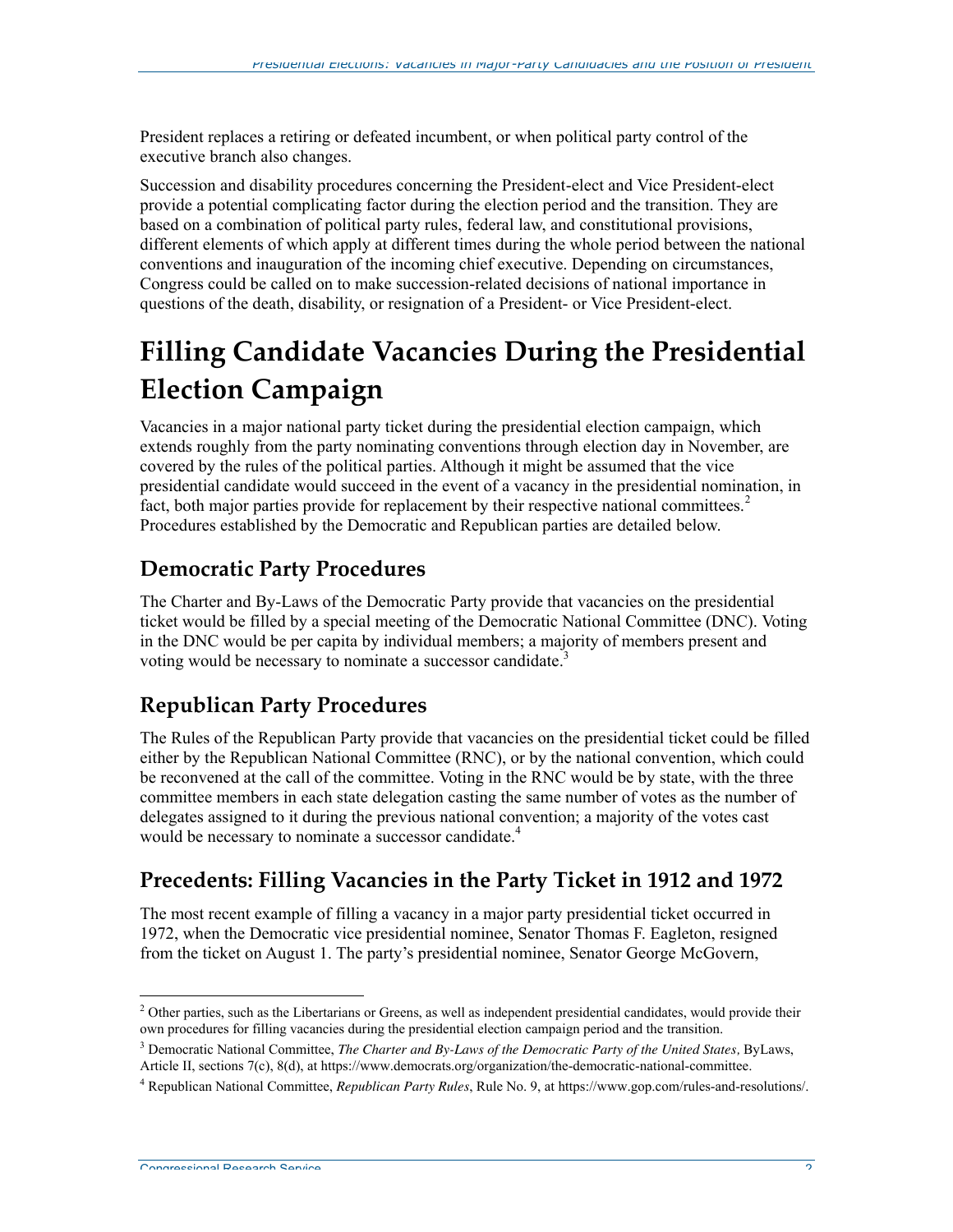selected former Ambassador R. Sargent Shriver to fill the vacancy, and on August 8, a special meeting of the Democratic National Committee confirmed the nomination.<sup>5</sup>

An earlier precedent occurred in 1912, when Vice President James S. Sherman, Republican President William H. Taft's running mate, died on October 30, just days before the November 5 general election. The Republican National Committee nominated Columbia University President Nicholas M. Butler to replace Sherman, and all eight Republican electors subsequently voted for Butler. Sherman's death and the ensuing vacancy had no influence on the outcome of the election, and Butler's appointment proved to be noncontroversial because Taft came in last in the threeway presidential election: former President Theodore Roosevelt had quit the Republican Party to run as the candidate of his own Progressive Party, thus splitting the Republican vote. Consequently, Democratic nominee Woodrow Wilson won with a 41.8% plurality of the popular vote, but a very large electoral college majority of 435 electoral votes to 88 for Roosevelt and eight for Taft.<sup>6</sup>

### **Succession Between Election Day and the Meeting of the Electoral College: Party Rules Still Apply**

Presidential transitions are generally considered to begin immediately after election day.<sup>7</sup> Throughout the first phase of transition, which lasts through the meetings of the electoral college,<sup>8</sup> the winning candidates are considered to be the next President and Vice President, but their status is informal and presumptive. It should be noted that there actually is no President- or Vice President-elect until after the electoral votes have been cast. The apparent winners, during this first period, are still the nominees of their parties. The use of the titles "President-elect" and "Vice President-elect" is a time-honored courtesy that anticipates the ultimate status of the candidates who won an apparent majority of electoral votes.

#### **Potential Challenges to Party Succession Rules**

If a vacancy happens in either position during this period, most commentators suggest that the political parties would follow their long-established rules, as detailed earlier in this report. In the event of the presidential nominee's death, it might be assumed that the vice presidential nominee would be chosen, but neither of the major parties requires this in its rules. Further, it is assumed that the electors, who are predominantly party loyalists, would abide by the national party's decisions. Given the unprecedented nature of such a situation, however, confusion, controversy, and a breakdown of party discipline among the members of the electoral college might also arise, leading to fragmentation of the electoral vote.<sup>9</sup> For instance, an individual elector or group of electors might justifiably argue that they were nominated and elected to vote for a particular

 <sup>5</sup> *Congressional Quarterly Almanac, 92nd Congress, 2nd Session, 1972* (Washington: Congressional Quarterly, 1972), p. 1050.

<sup>&</sup>lt;sup>6</sup> *Congressional Quarterly's Guide to U.S. Elections*, 4<sup>th</sup> ed. (Washington: CQ Press, 2001), vol. I, pp. 666, 749, 774.

<sup>7</sup> For additional information on presidential transitions, please consult CRS Report RS22979, *Presidential Transition Act: Provisions and Funding*, by Henry B. Hogue.

<sup>&</sup>lt;sup>8</sup> "The electors ... shall meet and give their votes on the first Monday after the second Wednesday in December next following their appointment," a date which falls on December 19 in 2016. The electors meet in their respective states.

<sup>9</sup> U.S. Congress, Senate, Committee on the Judiciary, Subcommittee on the Constitution, *Presidential Succession Between the Popular Election and the Inauguration*, hearing, 103rd Cong., 2nd sess., February 2, 1994 (Washington: GPO, 1995), pp. 12-13.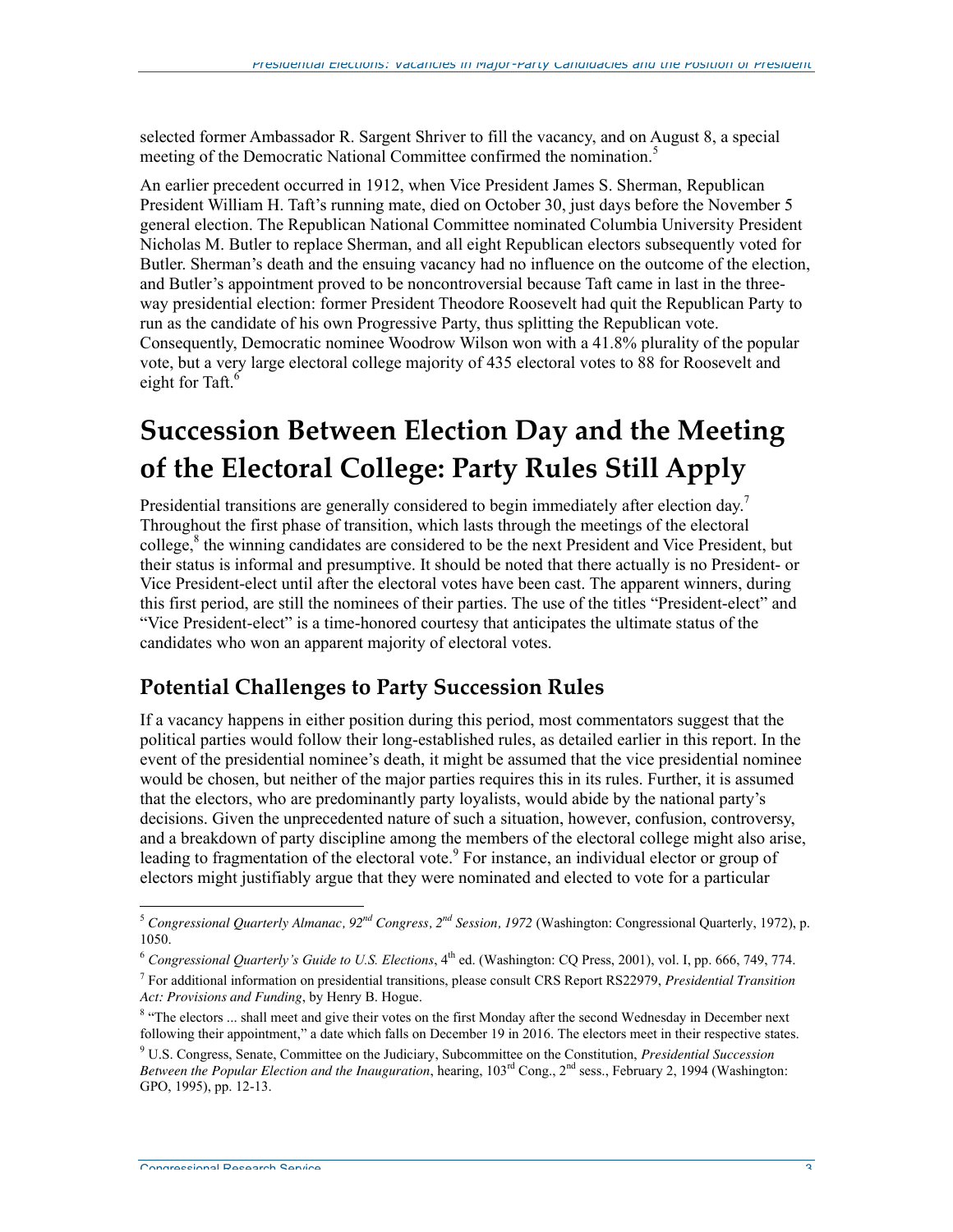candidate, that the death or withdrawal of that candidate released them from any prior obligation, and that they were henceforth free agents, able to vote for any candidate they chose. The balance of opinion among constitutional scholars is that presidential electors are free agents, able to vote as they please, notwithstanding pledges or other commitments required by the state parties or state law to support the candidates of the party that nominated them.<sup>10</sup> While the party national committees may thus appoint a replacement, they might not be able to guarantee that all electors would vote as instructed, particularly in the event of a closely contested election, or disputes over the national committee's choice of a replacement candidate or candidates.

#### **Precedent: Death of Horace Greeley in 1872**

The historical record provides little guidance for this situation: only once in the nation's history has a presidential candidate died between the election and meeting of the electors. Horace Greeley, the 1872 presidential nominee of the Democratic and Liberal Republican Parties, died on November 29 of that year, 24 days after the election, but six days before the December 5 meeting of the electors. The Democratic National Committee did not meet to name a replacement candidate—63 Greeley electors voted for other candidates, while three voted for Greeley. When the joint session of Congress convened to count the electoral votes on February 12, 1873, the three Greeley votes were not recorded, "the said Horace Greeley having died before the votes were cast."<sup>11</sup> Even so, the question as to the validity of Greeley's electoral votes was of little concern, since the "stalwart" or "regular" Republican nominee, Ulysses S. Grant, had won the election in a landslide, gaining 286 electoral votes.

### **Succession Between the Electoral College Vote and the Electoral Vote Count by Congress**

The second period during which succession procedures would be invoked in the event a President-elect or Vice President-elect were to die or leave the ticket occurs between the time the electors vote and Congress counts the electoral votes. Presidential electors meet in their respective states<sup>12</sup> to cast their votes on the first Monday after the second Wednesday in December in the year of the presidential election, which falls on December 19 in 2016. Federal

<sup>&</sup>lt;sup>10</sup> See Neal R. Peirce and Lawrence D. Longley, After the People Vote: The Electoral College in American History and *the Direct Vote Alternative*, rev. ed. (New Haven, CT: Yale U. Press, 1981), pp. 96-101. For information on state and political party provisions relating to electors, see "Statutory Instructions" in U.S. Congress, Senate, Committee on Rules and Administration, *Nomination and Election of the President and Vice President of the United States, 2008*, 111th Congress, 2nd session, S. Doc. 111-15 (Washington, GPO: 2010), pp. 347-428.

<sup>&</sup>lt;sup>11</sup> "Counting the Electoral Votes," *Congressional Globe*, 42<sup>nd</sup> Congress, 3<sup>rd</sup> session, part 2 (February 12, 1873), p. 1299. See also U.S. Congress, House of Representatives, *Counting Electoral Votes. Proceedings and Debates of Congress Relating to Counting the Electoral Votes for President and Vice President of the United States*, 44<sup>th</sup> Cong. 2<sup>nd</sup> sess., Misc. Doc. No. 13 (Washington: GPO, 1877), pp. 363-380.

<sup>&</sup>lt;sup>12</sup> The  $12<sup>th</sup>$  Amendment requires the electors to meet separately in their states. The Philadelphia Constitutional Convention set this requirement to deter the "cabal, intrigue, and corruption" they feared might occur if the electors convened in one place. See Alexander Hamilton, "The Method of Electing the President," in *The Federalist*, Number 68 (Cambridge: Belknap Press of Harvard University Press, 1961), p. 441. See also, John C. Fortier, ed., *After the People Vote: A Guide to the Electoral College*, 3<sup>rd</sup> ed. (Washington: American Enterprise Institute, 2004), pp. 24-25.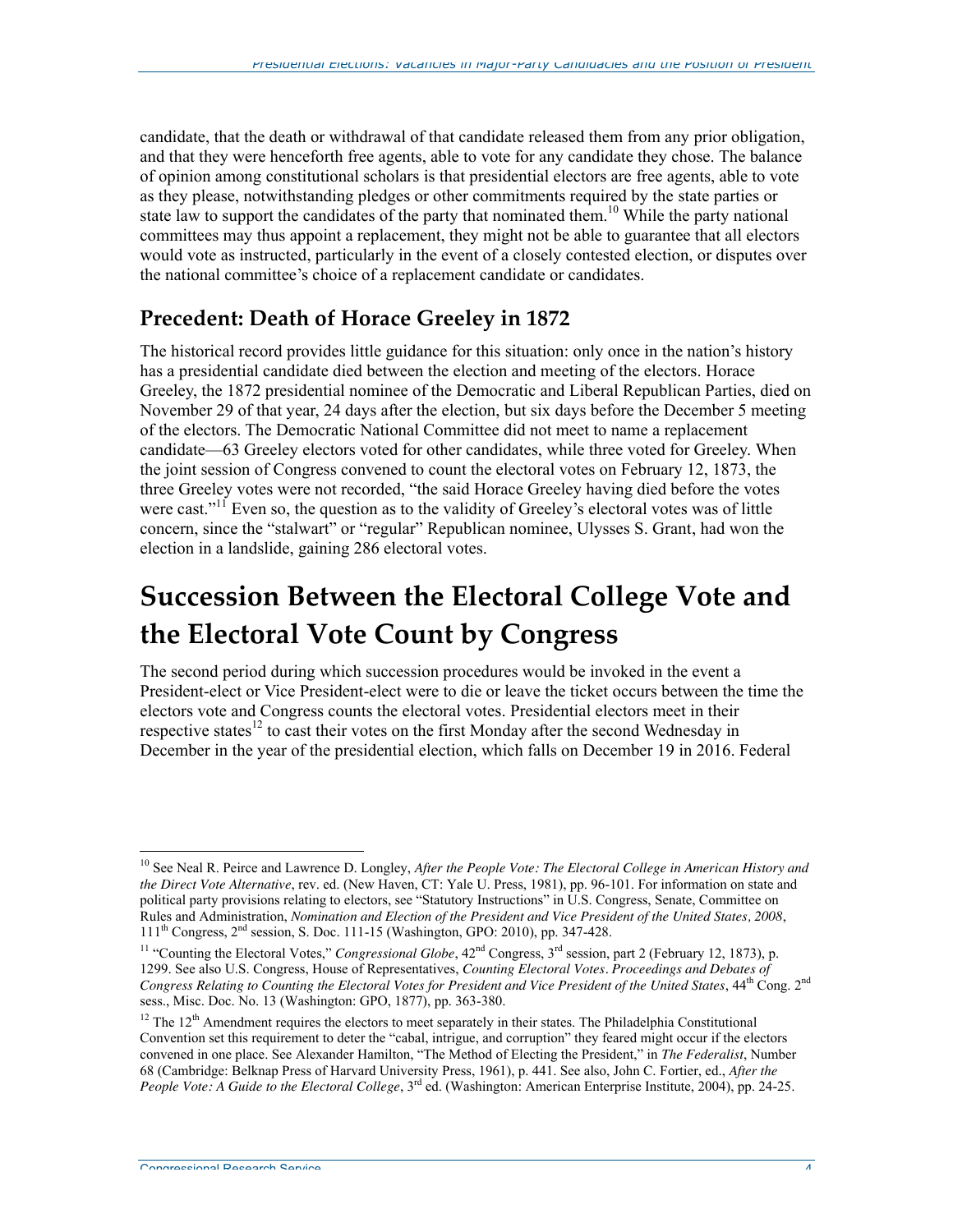law<sup>13</sup> sets January 6 of the following year as the date on which Congress convenes in joint session to count the electoral vote and declare the results.<sup>14</sup>

The succession process during this period would turn on the issue of when the candidates who received an electoral vote majority actually become President-elect and Vice President-elect. The results of the electoral college are publicly known, but are the candidates who won a majority of electoral votes actually "elect" at this point, or do they attain this position only after the electoral college returns have been counted and declared by Congress on January 6? Some commentators doubt that there would be a President- and Vice President-elect before the results are certified. They maintain that this contingency would lack clear constitutional or statutory direction.<sup>15</sup>

The balance of scholarly opinion, however, holds that once a majority of electoral votes has been cast, the winning candidates immediately become the President- and Vice President-elect, even though the votes have yet to be officially counted or the results declared.<sup>16</sup> If this is the case, then Section 3 of the  $20<sup>th</sup>$  Amendment would apply as soon as the electoral votes were cast: namely, if the President-elect dies, then the Vice President-elect becomes the President-elect. This point of view receives strong support from the language of the 1932 House committee report accompanying the  $20<sup>th</sup>$  Amendment, which arguably settles the question. Addressing the issue of when there is a President-elect, the report stated:

It will be noted that the committee uses the term "President elect" in its generally accepted sense, as meaning the person who has received the majority of electoral votes, or the person who has been chosen by the House of Representatives in the event that the election is thrown into the House. It is immaterial whether or not the votes have been counted, for *the person becomes the President elect as soon as the votes are cast*. 17

The  $20<sup>th</sup>$  Amendment does not specifically address the question of vacancies created by situations other than death of the President- or Vice President-elect, including disability or their resignation, during this period. Section 3 of the amendment, however, authorizes Congress to "by law provide for the case wherein neither a President elect nor a Vice President elect shall have qualified.... " This contingency is considered in the next section of this report.

### **Succession Between the Electoral Vote Count and Inauguration**

During this period, provisions of the  $20<sup>th</sup>$  Amendment would cover several aspects of succession. As mentioned previously, Section 3 of the  $20<sup>th</sup>$  Amendment provides for succession in the case of the death of the President-elect, providing that the Vice President-elect becomes President-elect. Further, a Vice President-elect who succeeds under these circumstances would have the authority, after his or her inauguration, to nominate a replacement Vice President under the provisions of Section 2 of the  $25<sup>th</sup>$  Amendment.

Congressional Research Service 5 (5) Service 5 (5) Service 5 (5) Service 5 (5) Service 5 (5) Service 5 (5) Service 5 (5) Service 5 (5) Service 5 (5) Service 5 (5) Service 5 (5) Service 5 (5) Service 5 (5) Service 5 (5) Ser

 <sup>13</sup> 3 U.S.C. § 15.

 $<sup>14</sup>$  Congress occasionally sets a different day for the electoral vote count, particularly if January 6 falls on a Sunday.</sup> This occurred most recently in 2013, when Congress set January 4 for the electoral count session.

<sup>15</sup> *Presidential Succession Between the Popular Election and the Inauguration*, pp. 39-40.

<sup>16</sup> Ibid., p. 12.

<sup>17</sup> U.S. Congress, House, *Proposing an Amendment to the Constitution of the United States*, report to accompany S.J.Res. 14, 72<sup>nd</sup> Cong., 1<sup>st</sup> sess., Rept. 345 (Washington, GPO: 1932), p. 6. Emphasis added.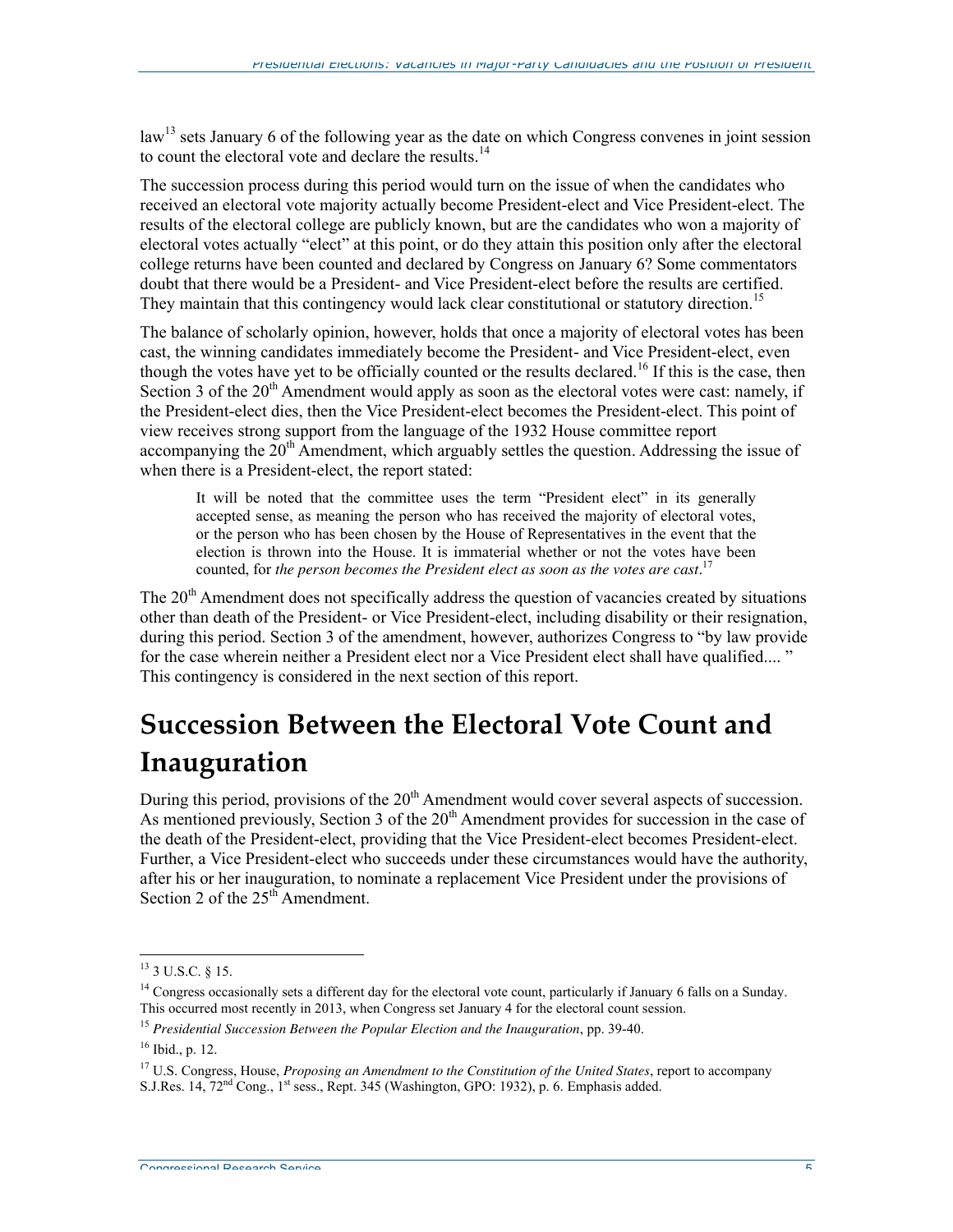Moving beyond death of a President-elect, the 20<sup>th</sup> Amendment does not appear to specifically cover such other circumstances as resignation from the ticket, disability, or disqualification of either the President- or Vice President-elect. In the case of a President-elect, however, if the language of the amendment were interpreted so that the aforementioned circumstances constituted a "failure to qualify," then the Vice President-elect would act as President "until a President shall have qualified.<sup>"18</sup> Under this construction, a Vice President-elect could arguably act as President until a disabled President-elect regained health, or, if the President-elect had resigned from the ticket, failed to regain health, or subsequently died from the effects of a disability, the Vice President might serve as acting President for a full four-year term.

The death, disability, or departure of the Vice President-elect is not specifically covered by the  $20<sup>th</sup>$  Amendment, but in this circumstance, the President would nominate a successor after being inaugurated, again in accordance with Section 2 of the  $25<sup>th</sup>$  Amendment.

Finally, the  $20<sup>th</sup>$  Amendment empowers Congress to provide by law for instances in which "neither a President elect nor a Vice President elect shall have qualified." Such legislation would declare "who shall then act as President, or the manner in which one who is to act shall be selected, and such person shall act accordingly until a President or Vice President shall have qualified." The Presidential Succession Act of 1947 (the Succession Act) as amended (61 Stat. 380, 3 U.S.C. 19) implements this authority, providing that if, "by reason of death, resignation, removal from office, inability, or *failure to qualify* [emphasis added], there is neither a President nor Vice President to discharge the powers and duties of the office of President, then the Speaker of the House of Representatives shall, upon his resignation as Speaker and as Representative in Congress, act as President."<sup>19</sup> The act further extends the order of succession to the President pro tempore of the Senate and the secretaries of the principal executive departments (the President's Cabinet).<sup>20</sup> It should be noted that persons acting as President under the Succession Act would continue to do so only until a qualified individual higher in the order of succession is able to act. In this instance, the higher qualified official then supplants the lower.<sup>21</sup>

#### **Post-9/11 Succession Issues**

Concern about succession during the transition increased following the terrorist attacks of September 11, 2001, and centers primarily on presidential succession under the Succession Act.

The President-elect and Vice President-elect will both be covered by Secret Service protection throughout the transition period,<sup>22</sup> but contemporary concerns also include a mass terrorist attack during or shortly after the presidential inaugural. While there would be a President, Vice

 $18\,20$ <sup>th</sup> Amendment, Section 3, clause 2 (emphasis added): "If a President shall not have been chosen before the time fixed for the beginning of his term, *or if the president elect shall have failed to qualify*, then the Vice President elect shall act as President until a President shall have qualified.... "

<sup>&</sup>lt;sup>19</sup> For additional information on the Presidential Succession Act and other aspects of presidential succession, please consult CRS Report RL34692, *Presidential Succession: Perspectives, Contemporary Analysis, and 110th Congress Proposed Legislation*, by Thomas H. Neale, available upon request.

<sup>&</sup>lt;sup>20</sup> Under the Succession Act, the President pro tempore of the Senate would, like the Speaker, have to resign from the presidency pro tempore and the Senate in order to act as President. Similarly, the cabinet appointment of any secretary of an executive department acting as President would be automatically vacated. 3 U.S.C. 19(d)(3).

<sup>&</sup>lt;sup>21</sup> 3 U.S.C. 19(d)(2). For instance, if the President pro tempore of the Senate were serving, he or she could be superseded if the Speaker of the House qualified for the position.

<sup>&</sup>lt;sup>22</sup> U.S. Secret Service, "Protective Mission," at http://www.secretservice.gov/protection.shtml. Secret Service protection also extends to major presidential and vice presidential candidates, beginning 120 days prior to the general election.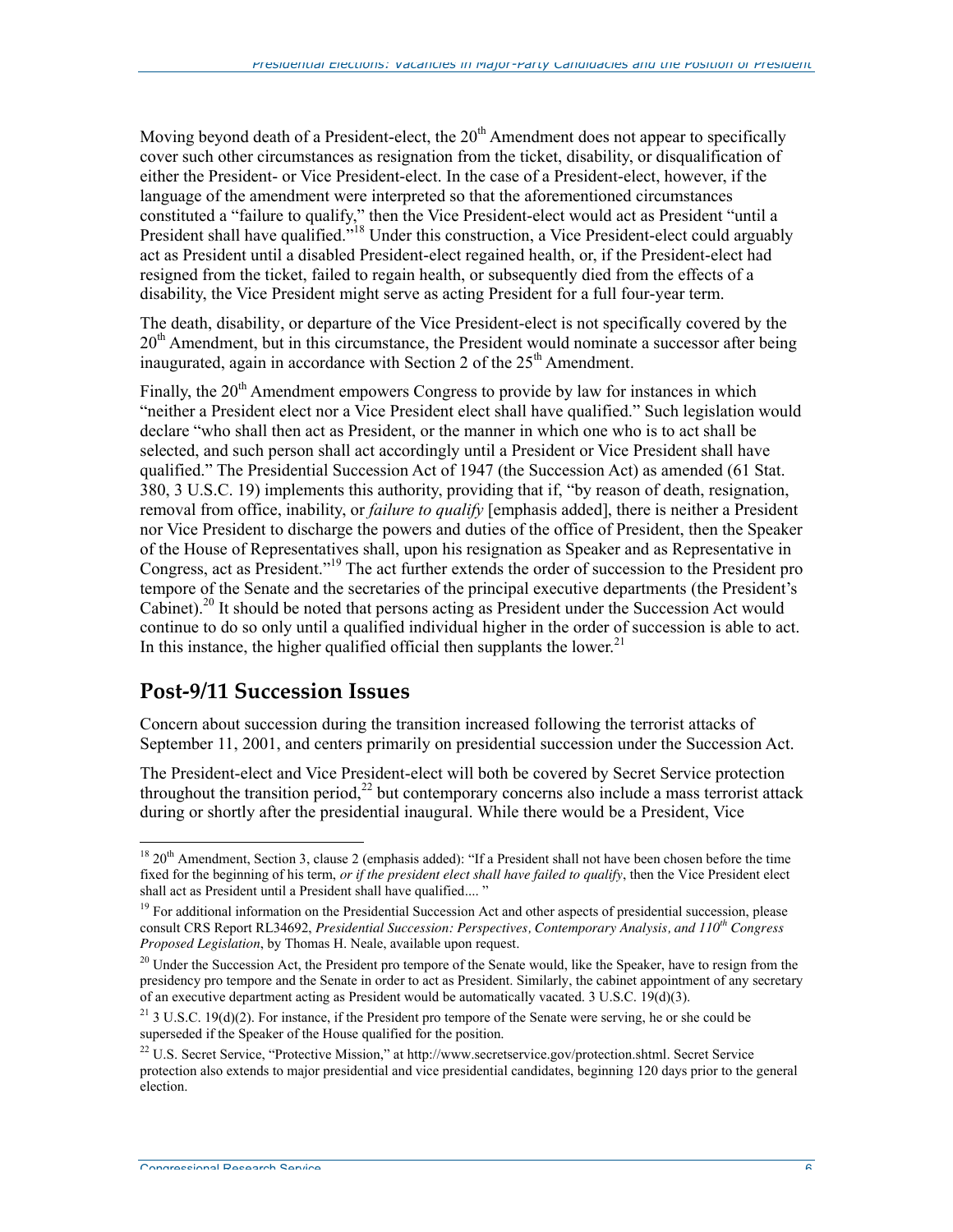President, Speaker, and President pro tempore during this period, who would be eligible to succeed in the event an attack removed these officials?

This question takes on additional importance since the Cabinet, an important element in the order of succession, is generally in a state of transition at this time. The previous administration's officers have traditionally resigned by January 20, while the incoming administration's designees are usually in the midst of the confirmation process. Further, only cabinet officers who hold regular appointments and who have been duly confirmed by the Senate are eligible to act as President under the Succession Act. It is possible to envision a situation in which not a single cabinet officer in the incoming administration will have been confirmed by the Senate under these circumstances, thus leaving succession an open issue should the Speaker and the President pro tempore also be unavailable.

#### **The Inauguration Ceremony: A "Designated Survivor"**

One safeguard for a situation such as that described above would be for some official or officials in the line of presidential succession not to attend the presidential inauguration ceremony. The State of the Union Message, traditionally delivered in person by the President before a joint session of Congress, offers a precedent in this case. In order to ensure continuity in the presidency, one member of the President's Cabinet, often referred to as the "designated survivor," has not attended this event since at least  $1984.<sup>23</sup>$  This practice took on additional urgency following the terrorist attacks of 2001, and it is widely assumed that since that time, the designated survivor has been conducted to a secure location in order to guarantee continuity in the executive branch. In the interest of legislative branch continuity, beginning at least in 2004, Congress has similarly designated one or more Senators and Representatives (usually representing both political parties) who do not attend the State of the Union session.<sup>2</sup>

The Speaker of the House and the President pro tempore of the Senate would arguably be the appropriate candidates for this role: they are, respectively, first and second in the order of succession following the Vice President, ahead of members of the President's Cabinet. In order to guarantee executive continuity, either the Speaker or the President pro tem could arrange to be absent during the President's inauguration and other attendant public ceremonies. There is no legal requirement that they be present at the swearing in; moreover, the absence of one of these officials would make it possible to avoid hurdles associated with early confirmation of one of the incoming administration's cabinet nominees, as detailed later in this report.

Two alternatives focusing on the Cabinet could also reduce the possibility of a gap in the line of presidential succession under these circumstances. First, one or more incumbent cabinet officers of the outgoing administration might be retained in office (and, away from the inaugural ceremonies) at least until after the President- and Vice-President elect have been safely installed. Alternatively, one or more cabinet officers of the incoming administration could be nominated by the incumbent President, confirmed, and installed in office before the January 20 inauguration.<sup>25</sup>

<sup>&</sup>lt;sup>23</sup> On January 12, 2016, Homeland Security Secretary Jeh Johnson was the cabinet officer designated to be away from the Capitol during President Obama's State of the Union Address. The American Presidency Project, "Cabinet Members Who Did Not Attend the State of the Union Address," at http://www.presidency.ucsb.edu/sou\_cabinet.php.

<sup>&</sup>lt;sup>24</sup> Senate President pro tempore Orrin R. Hatch was the Member of Congress designated to be away from the Capitol for the 2016 State of the Union Address. Rebecca Shabad, "Who Was Selected to Be This Year's Designated Survivor for the State of Union?" CBS News, January 12, 2016, at http://www.cbsnews.com/news/who-was-selected-to-be-thisyears-designated-survivor-for-the-state-of-the-union/.

 $^{25}$  Here, too, the Secretary would arguably avoid being present at the inaugural ceremony.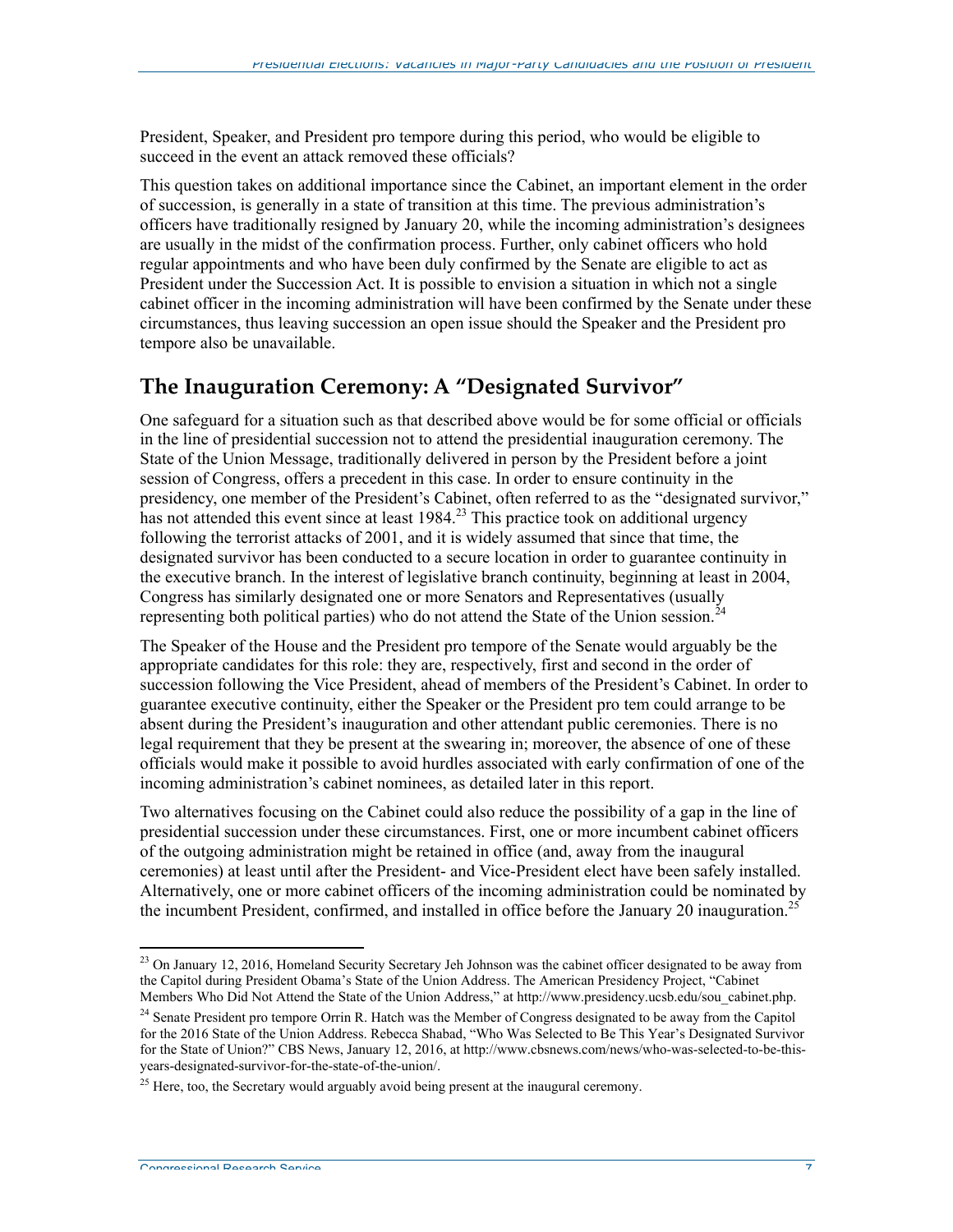One advantage conferred by these related proposals would center on the fact that cabinet secretaries, unlike elected officials, do not serve set terms of office which expire on a date certain. Further, while the President-elect cannot submit cabinet nominations until assuming office, there is no legal impediment to prevent the outgoing incumbent from submitting any or all of his successor's nominations to the Senate after it convenes at the opening of the new Congress, which will take office on or after January 3, 2017.

Both the retention of incumbent cabinet secretaries pending Senate confirmation of their successors, or, alternatively, the pre-inaugural nomination and confirmation of one or more cabinet secretaries of the incoming administration would depend on reasonable levels of good will and cooperation between the incumbent President and his successor, and between the political parties in the Senate. Moreover, the latter option would arguably impose a sizeable volume of confirmation-related business on the newly sworn Senate during the short period between January 3 and January 20, or, possibly, the Senate in the previous Congress during the 10-week transition period.

#### **Precedents: Gates, 2009; Shinseki, 2013**

In 2008, events transpired that produced a designated survivor from the Cabinet. On December 1 of that year, President-elect Barack H. Obama announced that incumbent Secretary of Defense Robert M. Gates would be retained in his position for an indefinite period as part of the incoming President's national security team.<sup>26</sup> It was widely assumed that the incoming chief executive took this action to ensure continuity in the Defense Department at a time when the nation was engaged in two overseas military campaigns—Iraq and Afghanistan. It was subsequently announced on January 19, 2009, that Secretary Gates would not attend the presidential inauguration ceremonies. Contemporary press accounts reported that this was intentional: Bush Administration Press Secretary Dana Perino stated that, "[i]n order to ensure continuity of government, Defense Secretary Robert Gates has been designated by the outgoing Administration, with the concurrence of the incoming Administration, to serve as the designated successor during Inauguration Day, Tuesday, January  $20^{th}$ .<sup>27</sup>

The Obama Administration continued this practice in 2013, when Secretary of Veterans Affairs Eric Shinseki was assigned the role of designated survivor during the presidential inaugural ceremony in that year. $^{28}$ 

### **Concluding Observations**

Succession procedures during the presidential election campaign period and the transition are governed by party rules, federal law, and constitutional requirements. Candidates have been replaced only three times in the nation's history, in 1872, 1912, and 1972; each of these instances occurred prior to the meetings of the electoral college, and all were successfully addressed by party rules. It may be assumed that party rules would be adequate to provide for some future

 <sup>26</sup> Karen DeYoung and Michael D. Shear, "Obama Names Team to Face a Complex Security Picture," *Washington Post*, December 2, 2008, p. A1, A10.

<sup>&</sup>lt;sup>27</sup> "Gates to be Designated Successor on Inauguration Day," CBS News, January 19, 2009, at http://www.cbsnews.com/8301-503544\_162-4734750-503544.html.

<sup>28</sup> "Why a Designated Survivor Was Needed for Obama's Speech," National Constitution Center, *Constitution Daily*, February 13, 2013, at http://blog.constitutioncenter.org/2013/02/why-was-a-designated-survivor-needed-for-obamasspeech/.